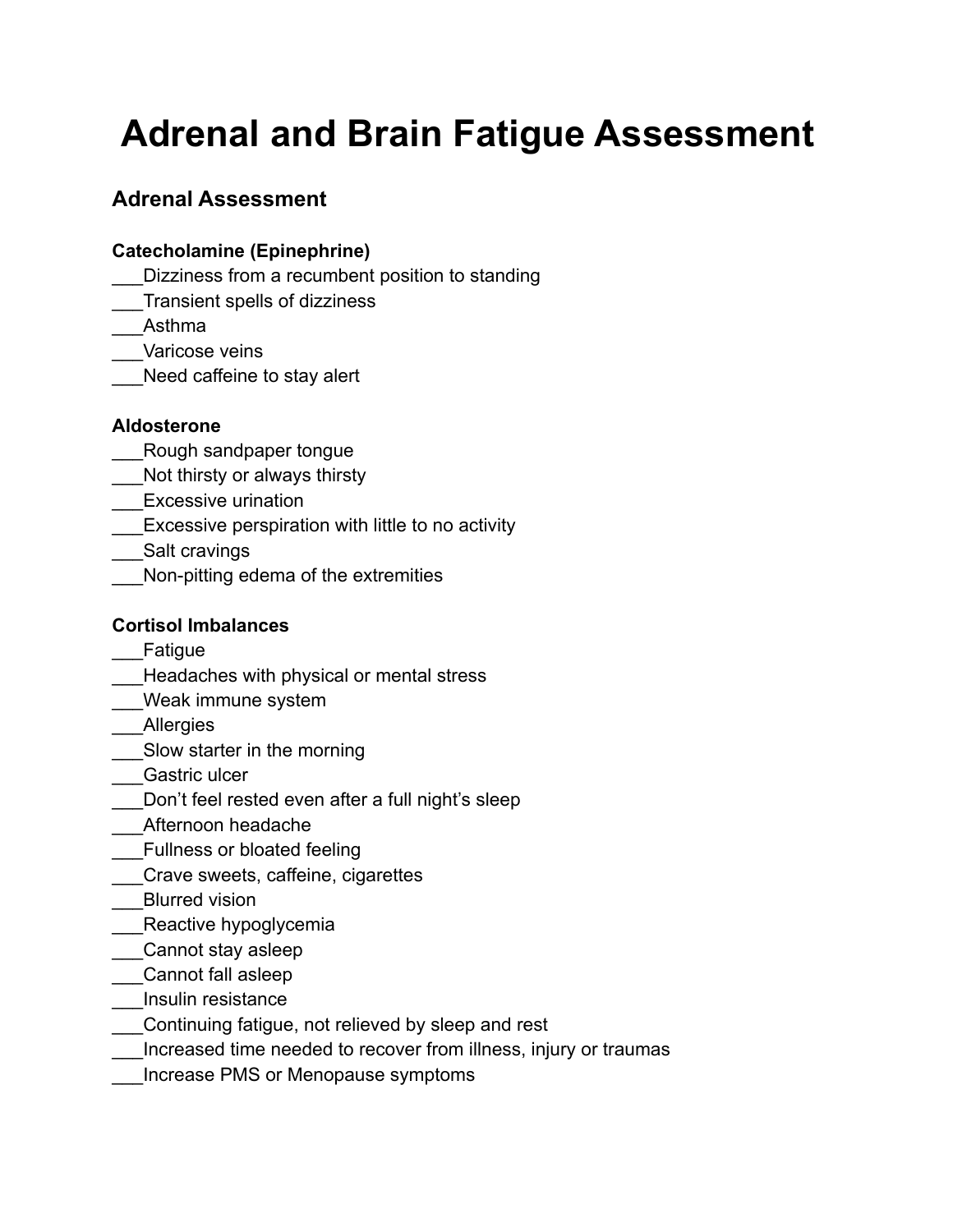### **Low Cortisol**

- Low blood sugar
- Low blood pressure
- \_\_\_Tired, easily fatigued
- Mentally sluggish
- Low immunity
- Nocturnal hypoglycemia
- \_\_\_Insomnia
- Wake up feeling tired with low energy in AM
- Don't feel like eating upon awakening
- Best sleep between  $6 9$  am
- Lethargy, lack of energy to do normal daily activities

## **High Cortisol**

- Feel great!
- Lots of energy
- \_\_\_Wired but tired
- **Anxious**
- \_\_\_Insulin resistance
- Sleepy after meals
- \_\_\_Insomnia
- \_\_\_High blood pressure
- Perspire easily
- **Excessive perspiration even with little to no activity**
- Wake up tired even after 6 or more hours of sleep
- Weight gain

## **Brain Assessment**

## **Circadian Rhythm: Hippocampus**

Low cortisol in AM and high at night:

- Wake-up between  $2:30 4:00$  am
- Nocturnal hypoglycemia (wakes up early in the morning and finds it hard to get back to sleep
- Memory issues
- \_\_\_Slower mental responses
- More pain overnight
- Don't feel like eating first AM
- \_\_\_Need caffeine to get going in AM
- Hard time falling asleep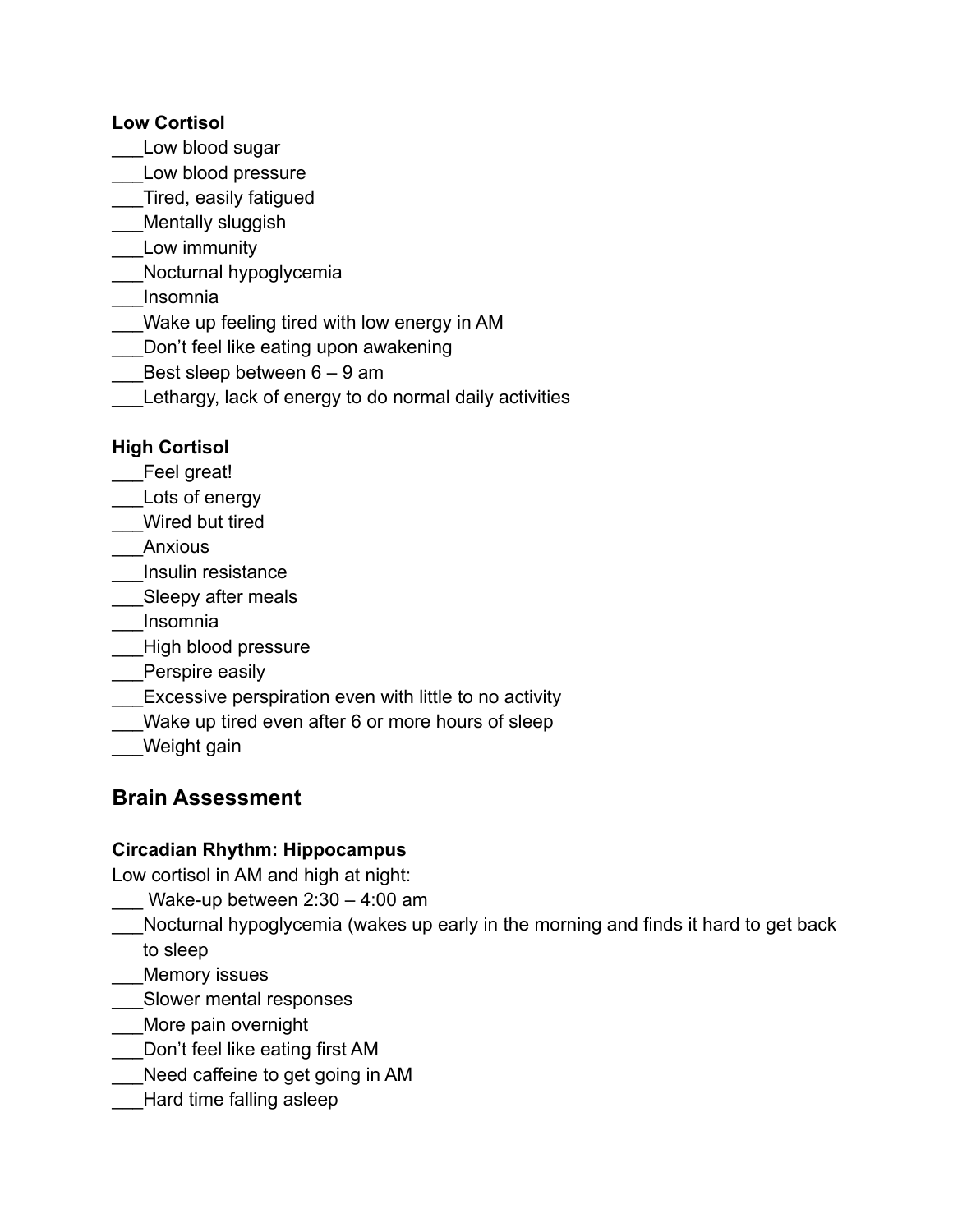More energy in evening

Higher cortisol in AM and high at night:

- Don't feel rested even after 6 or more hours of sleep
- \_\_\_Crash in the afternoon
- Feel sleepy after lunch
- Anxiety or worry

## **Circadian Rhythm: Pineal Gland**

Dysregulated circadian rhythm:

- Seasonal Affective Disorder
- Sleepy during the day

\_\_\_Insomnia

Pain during sleep

## **Irregular Output of Cortisol: Brain Fatigue**

- Feel stressed, even though there is only a small amount of daily stress
- Vasoconstriction (poor blood flow to extremities)
- \_\_\_Insomnia (either have a difficult time falling or staying asleep or both)
- Feel fatigued and tired by mid-morning
- \_\_\_Inflammation (constant)
- \_\_\_Brain fog
- \_\_\_Sympathetic stress that goes unabated for long periods of time
- Fatigue that comes on too easily (driving, exercise),
- \_\_\_Constipation
- \_\_\_Increased pain perception
- Sound and light intolerance
- Very little stimulus generates a stress response
- Stressed out more easily
- Decreased ability to handle stress
- **Depression**
- Get tired easily
- \_\_\_Constant sugar cravings
- \_\_\_Indigestion
- \_\_\_Chronic health issues
- \_\_\_Can't handle stress
- \_\_\_Mental health issues
- \_\_\_Constant worry or feelings of anxiousness
- \_\_\_Chronic heartburn
- Sensitive to smells, chemicals, fabrics, sounds